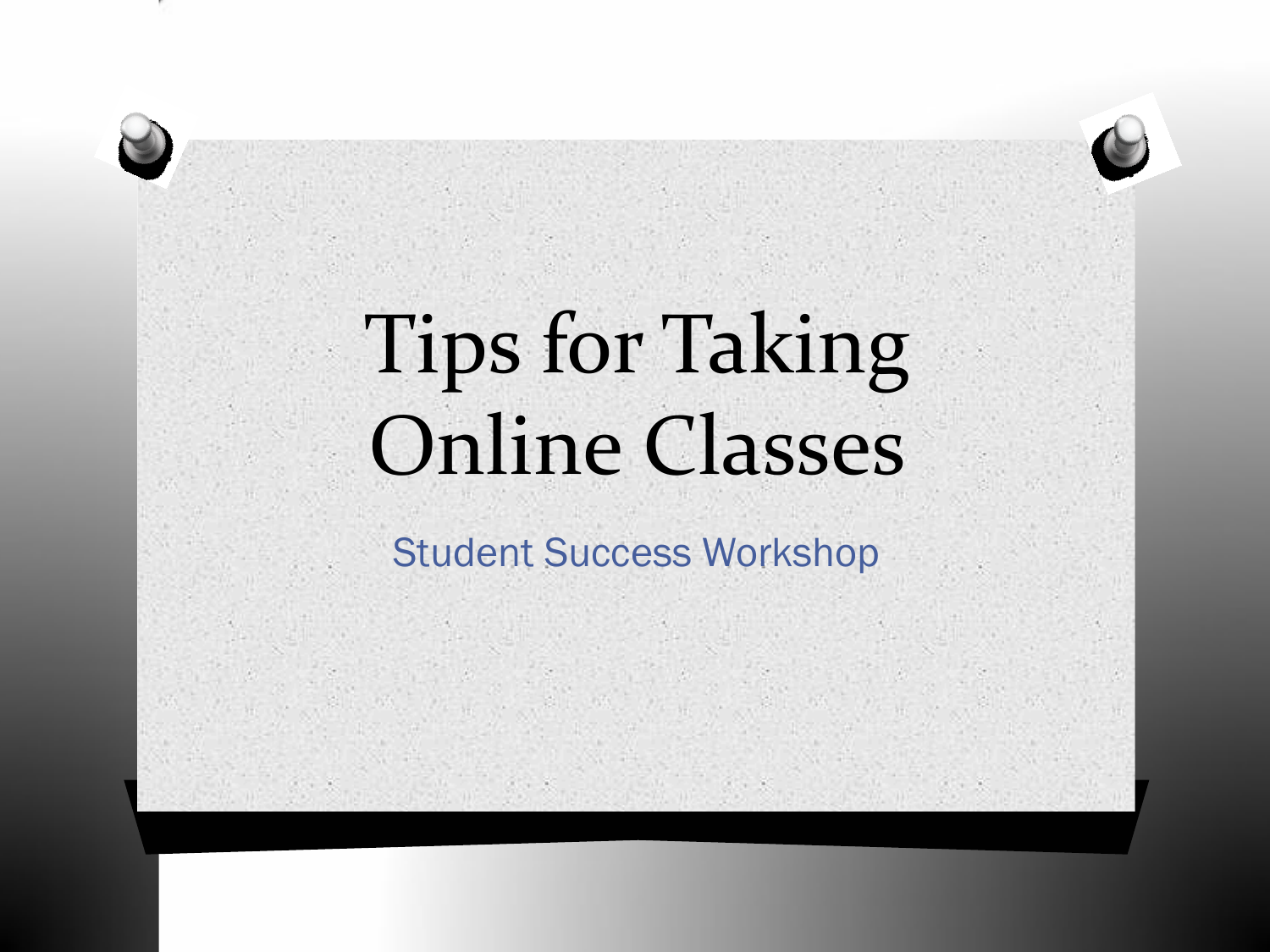### **Types of Distance Learning**

- *O* Distance learning occurs outside of the traditional classroom setting. These classes may take place over the internet (i.e. WebCT) or you may utilize a stored media format (i.e. video tape). In either instance, you are responsible for the material you are learning.
- *O* Online learning provides greater flexibility, but also requires good time management skills and self-motivation for successful completion. Taking an online class requires just as much time and effort (sometimes more) than taking a class in the traditional classroom setting.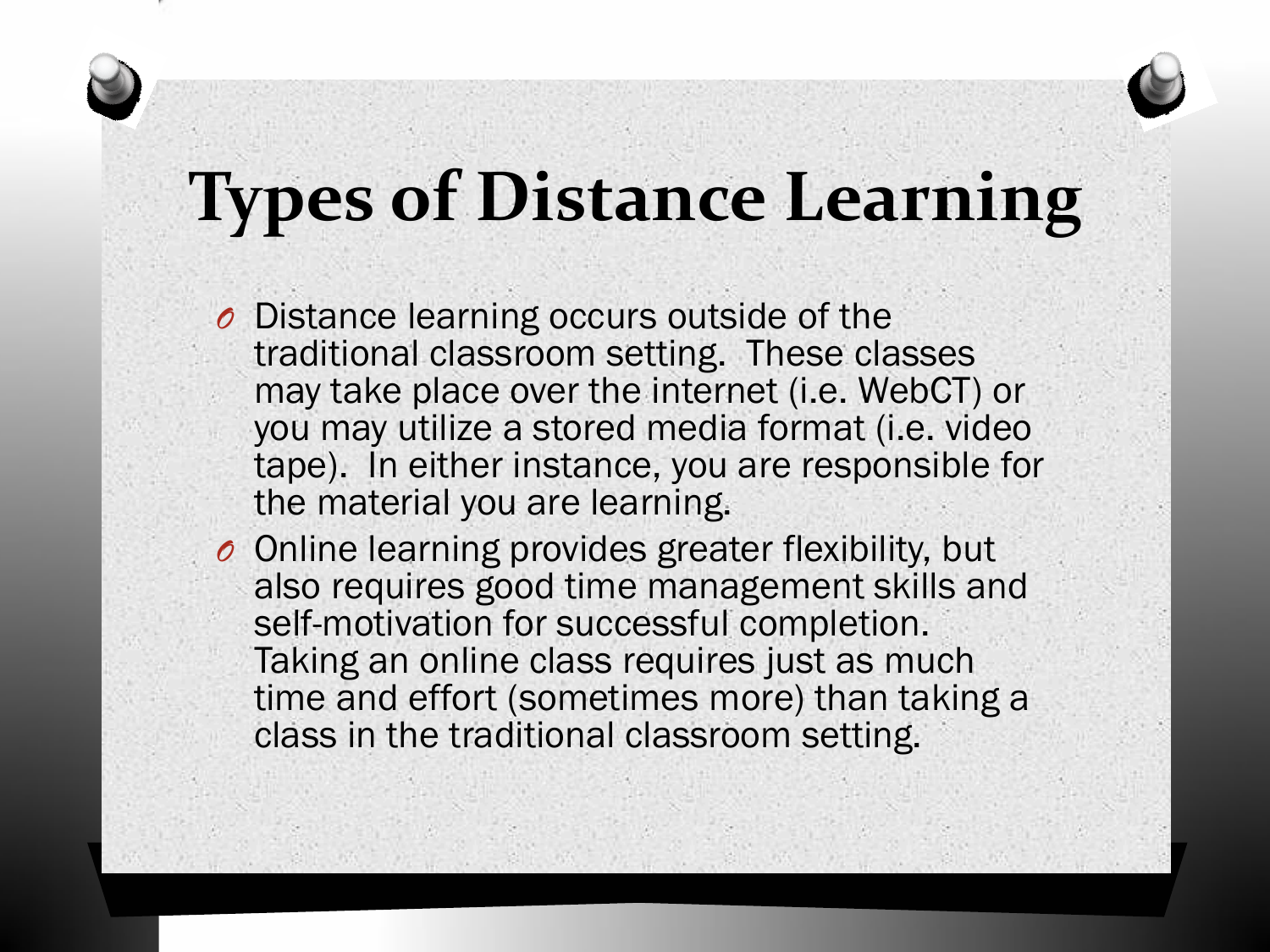### **Technology Considerations**

- Before deciding to take an online class, students should be comfortable using a computer for completing their assignments, doing research on the internet, and conducting synchronous communication (participating in a live chat) and asynchronous communication (posting comments to a discussion board).
- *O* Although owning a personal computer is not mandatory, it is a good idea. If a student does not own his/her own computer, it is advantageous to have access to one several times per week.
- High-speed access is not necessary, but the faster the connection speed, the faster material will download, and the less you will have to wait to continue with your assignment.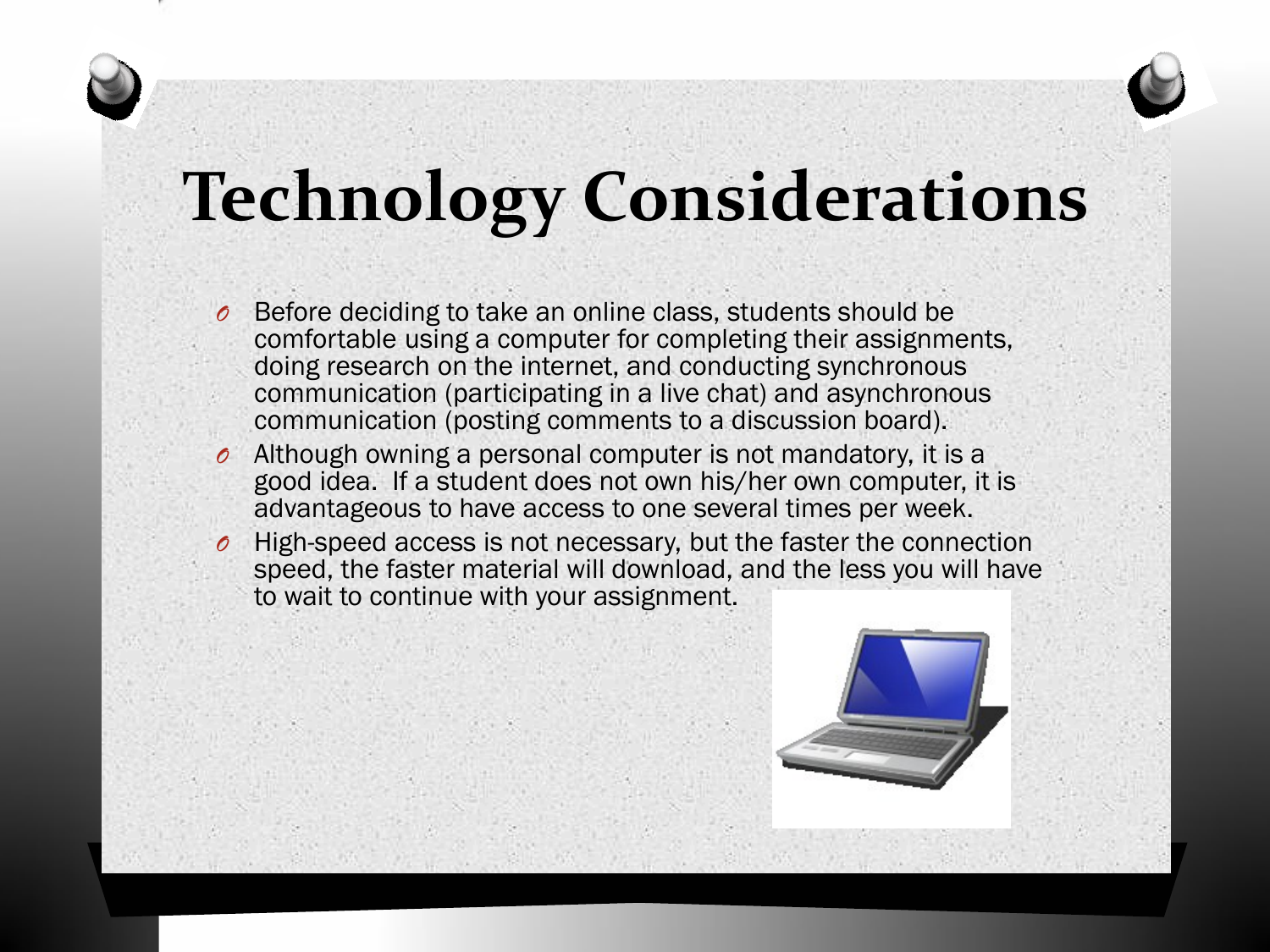

### **Students should have the following word processing skills:**

- *O* Create and save a document in different formats
- *O* Copy-and-paste or cut-and-paste from one source to another
- *O* Change size, style and color of font
- *O* Set margins and page orientation
- *O* Use spelling, grammar and thesaurus functions
- *O* Add page numbers, headers and footers in a document
- *O* Create and/or import tables
- *O* Use a printer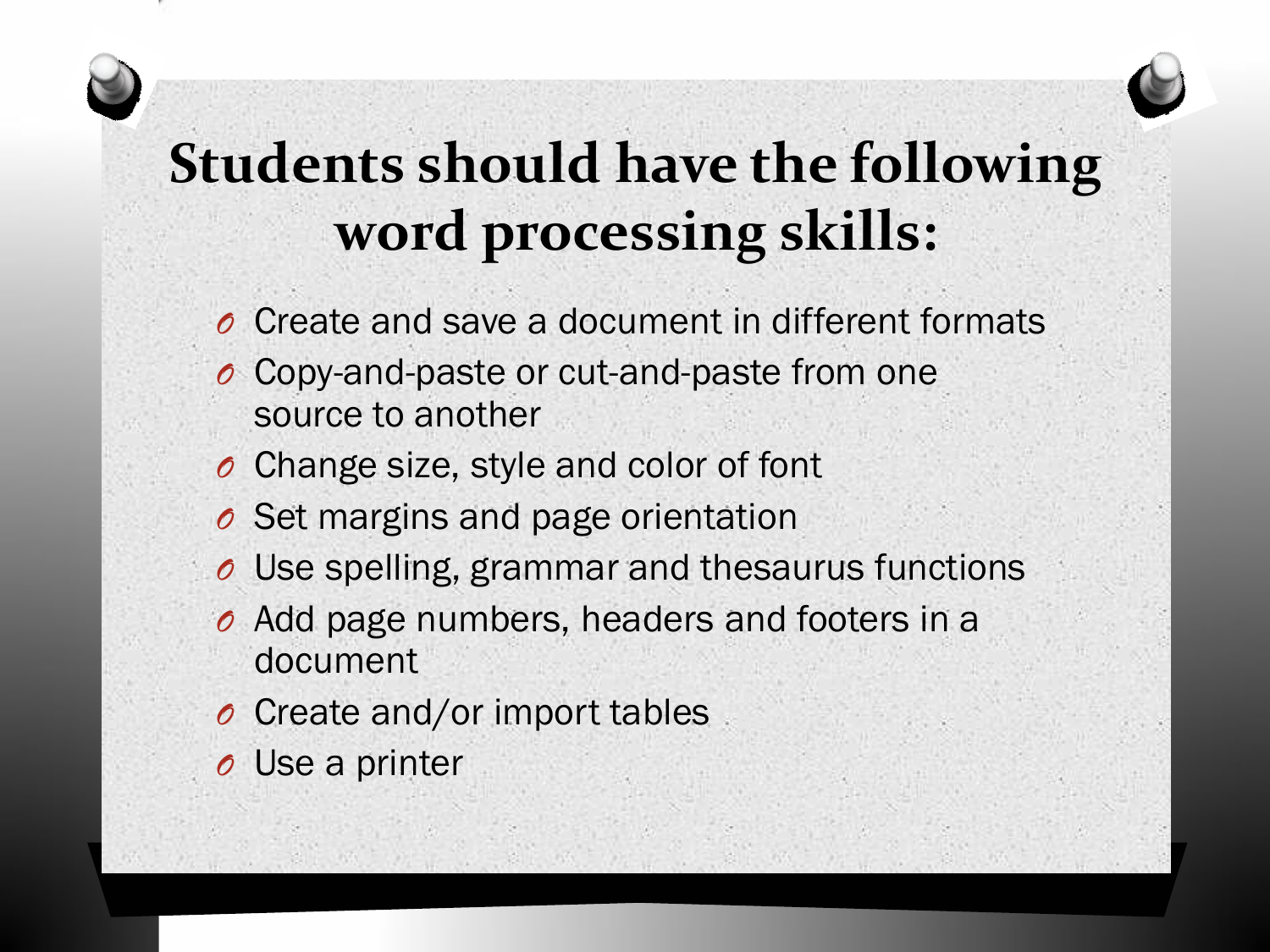

**Students must have an email address and have the following email skills:**

*O*Send and receive emails with attachments.

*O*Forward and reply to emails (There is a difference!).

*O*Create an email group and send messages to it.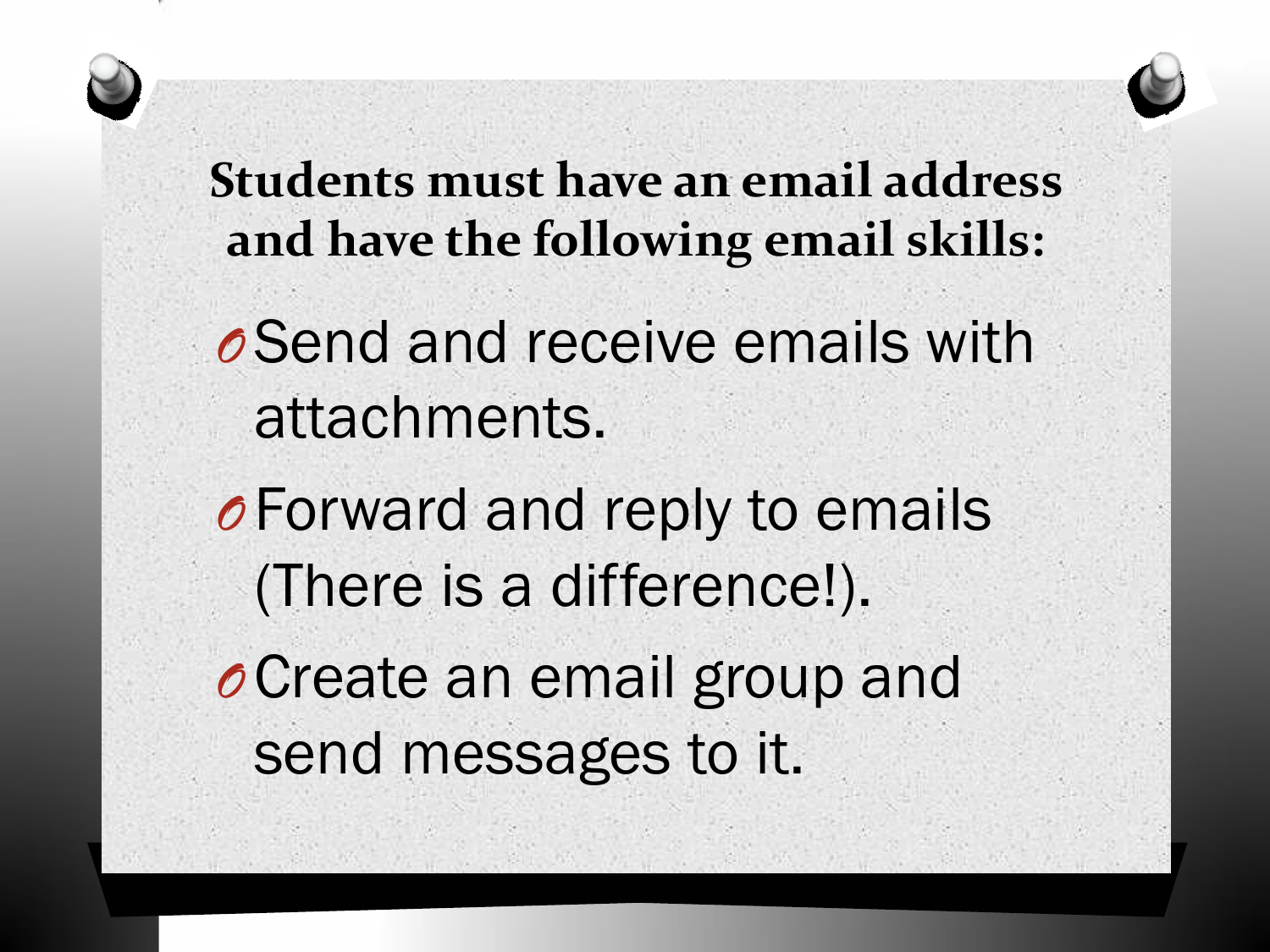

### **Online students should have the following discussion skills:**

- *O*Post messages to a discussion board.
- *O*Post messages with attachments to a discussion board.
- *O*Log onto and participate in a synchronous chat room.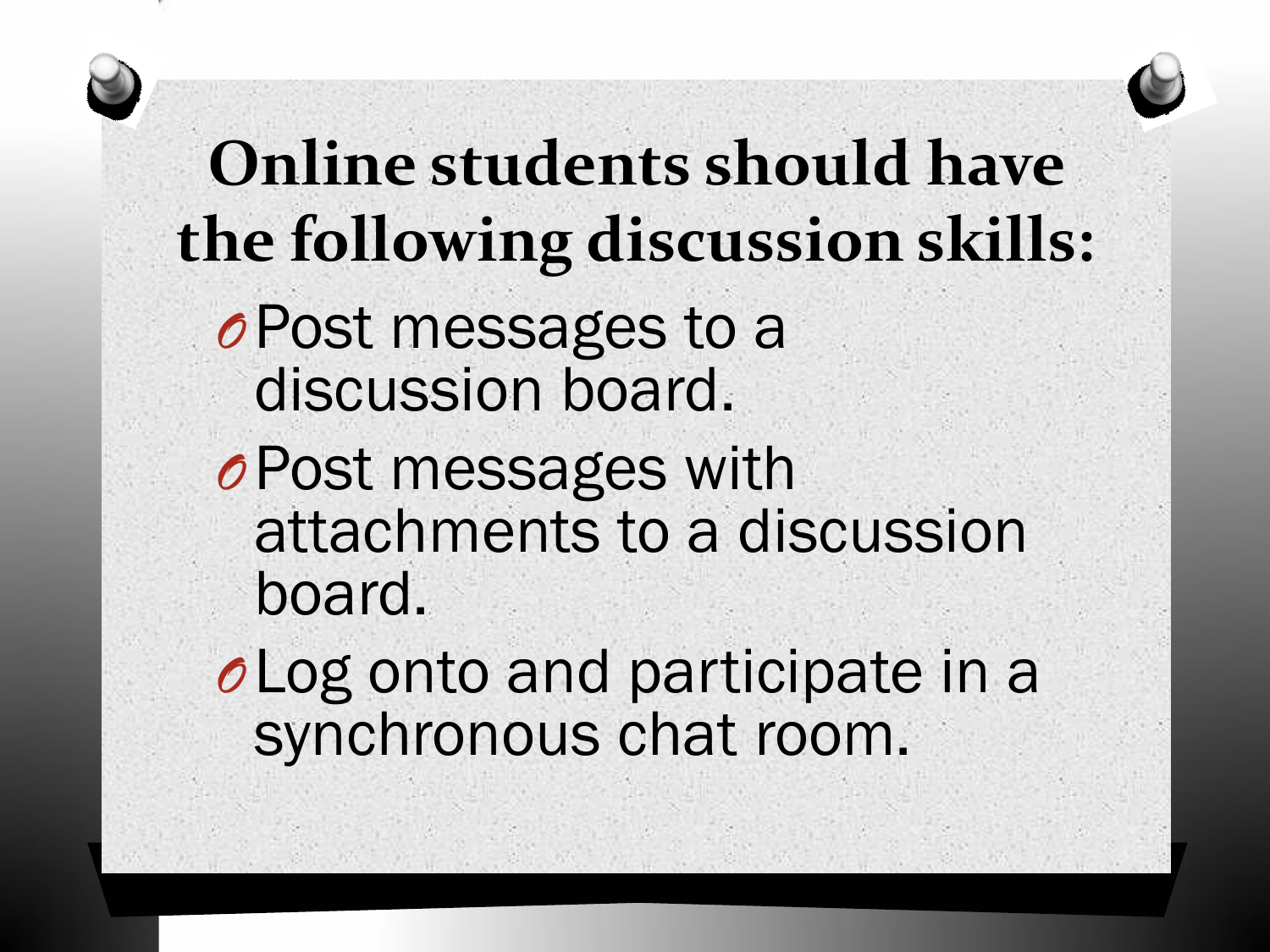

### **Online students should have the following Internet skills:**

- *O* Visit sites by use of hyperlink or URL
- *O* Move forward and backward through sites
- *O* Create and use bookmarks or "favorites"
- *O* Use a search engine
- *O* Download files from the Web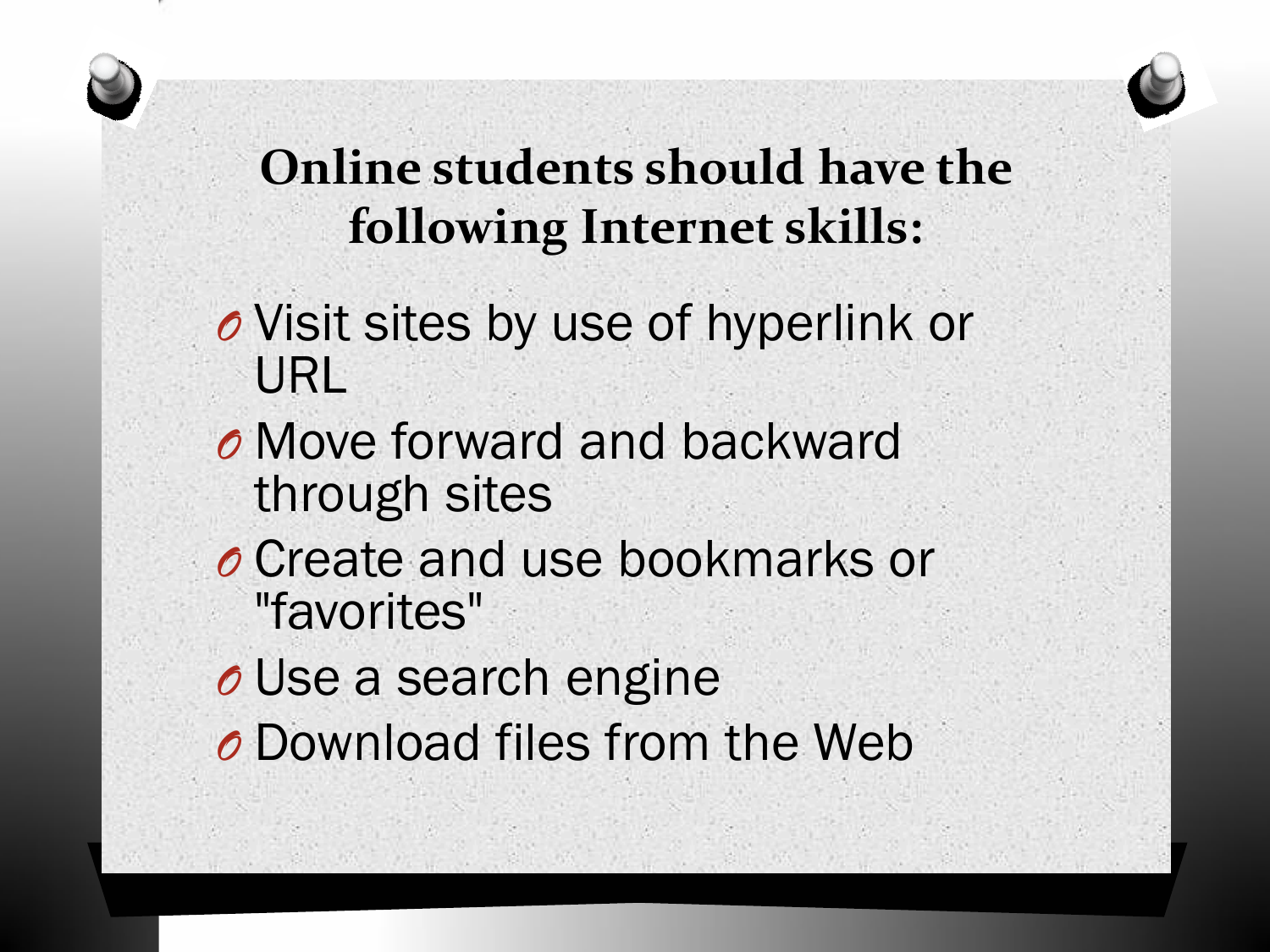# **Is Distance Learning right for You?**

Distance learning may not suit every student's needs, expectations, or learning style. Not everyone enjoys a distance learning format. To determine if distance learning would work for you, answer the following questions to yourself:

- 1. Do you like to work independently?
- 2. Are you comfortable working at a computer?
- 3. Are you motivated to keep yourself up to date on assignments and projects?
- 4. Do you need the convenience of an adjustable schedule?
- 5. Are you comfortable asking for clarification and continuing to ask when you need more information?
- 6. Are you comfortable working primarily with a text-based medium?
- 7. Would you be comfortable phoning or faxing your instructor if you had problems with anything in the course?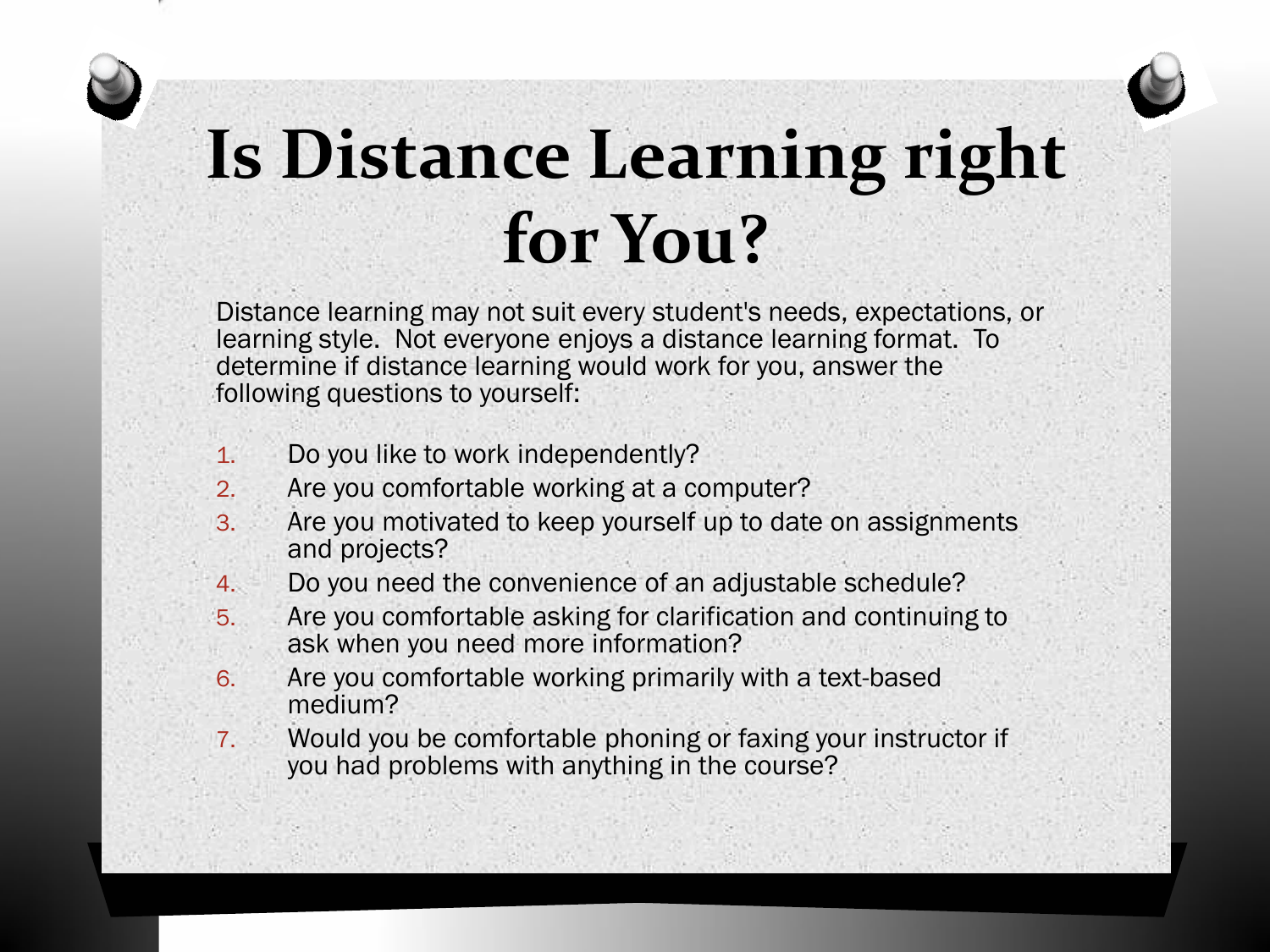# **Is Distance Learning right**

- **for you?**  *O* If you answered "yes" to most of those questions, then you should do well in the distance learning environment. If you hesitated, be certain to keep in touch with your progress.
- *O* Many students find that they are not cut out for distance learning. They do not work well independently, they may constantly find themselves falling behind, or they just feel lost without the traditional experience of a classroom.
- *O* Just because distance learning is not for you, *does not mean that you are a bad student!* It may be that your individual learning style is not conducive to distance learning.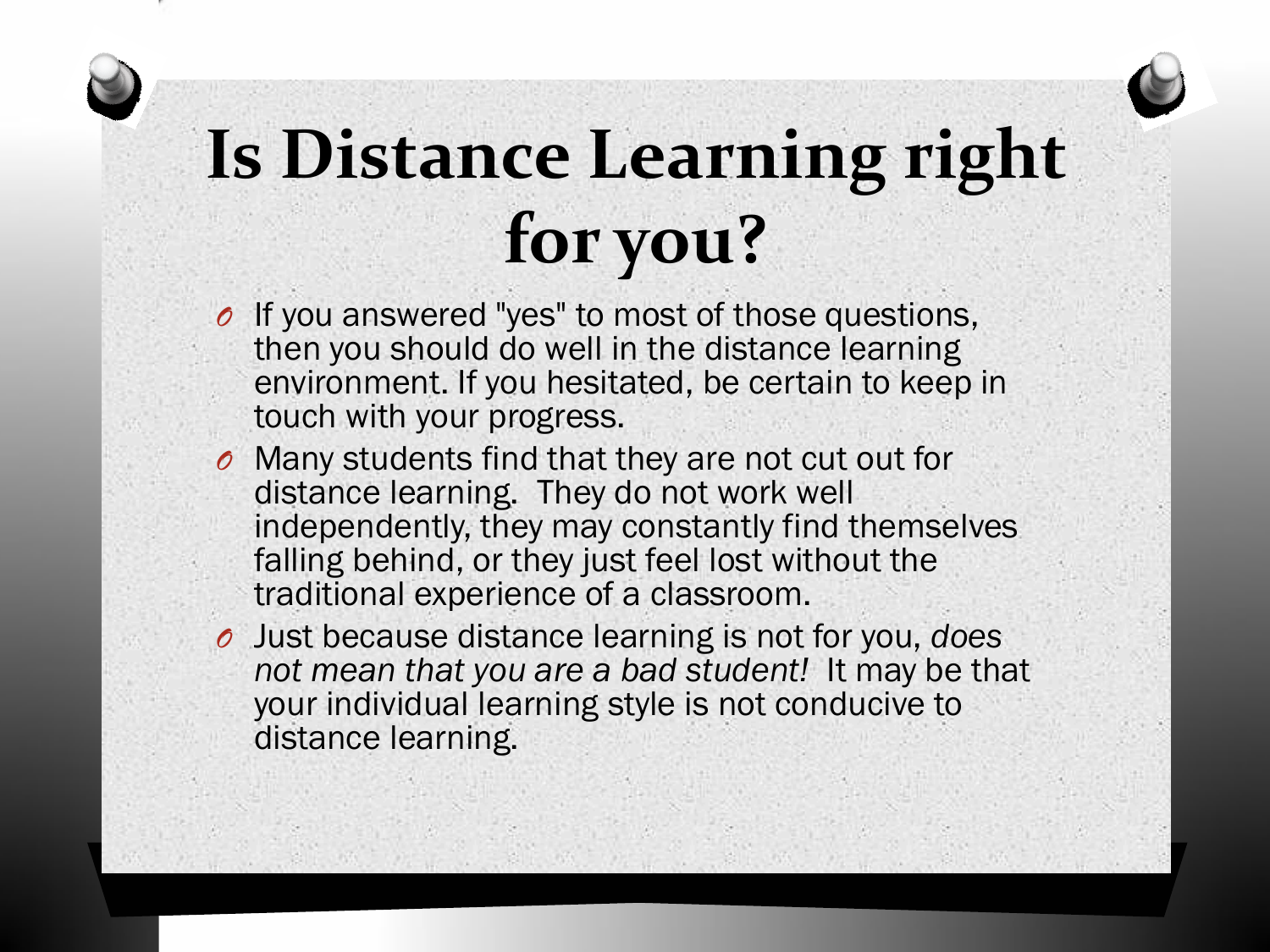### **Tips as you are getting started . . .**

- Buy your books right away and, if possible, start reading before your class begins.
- *O* Before your course begins, you should be notified of all pertinent information concerning logging into the website, etc. Be sure to log in and look around immediately. If you delay at all, you can easily start to procrastinate and feel behind before you even start.
- E-mail the teacher and introduce yourself. This will let you feel more a part of a class.
- *Most likely, you'll be participating in moderated online discussions via a* message board. They usually require that you make one post, and then respond to one or more other posts. Be SURE to make your initial post at the beginning of the week, so others (including the instructor) can respond to you. You'll learn from the feedback and, again, you'll feel more apart of a class. Once that week is up, no one ever goes back to that thread.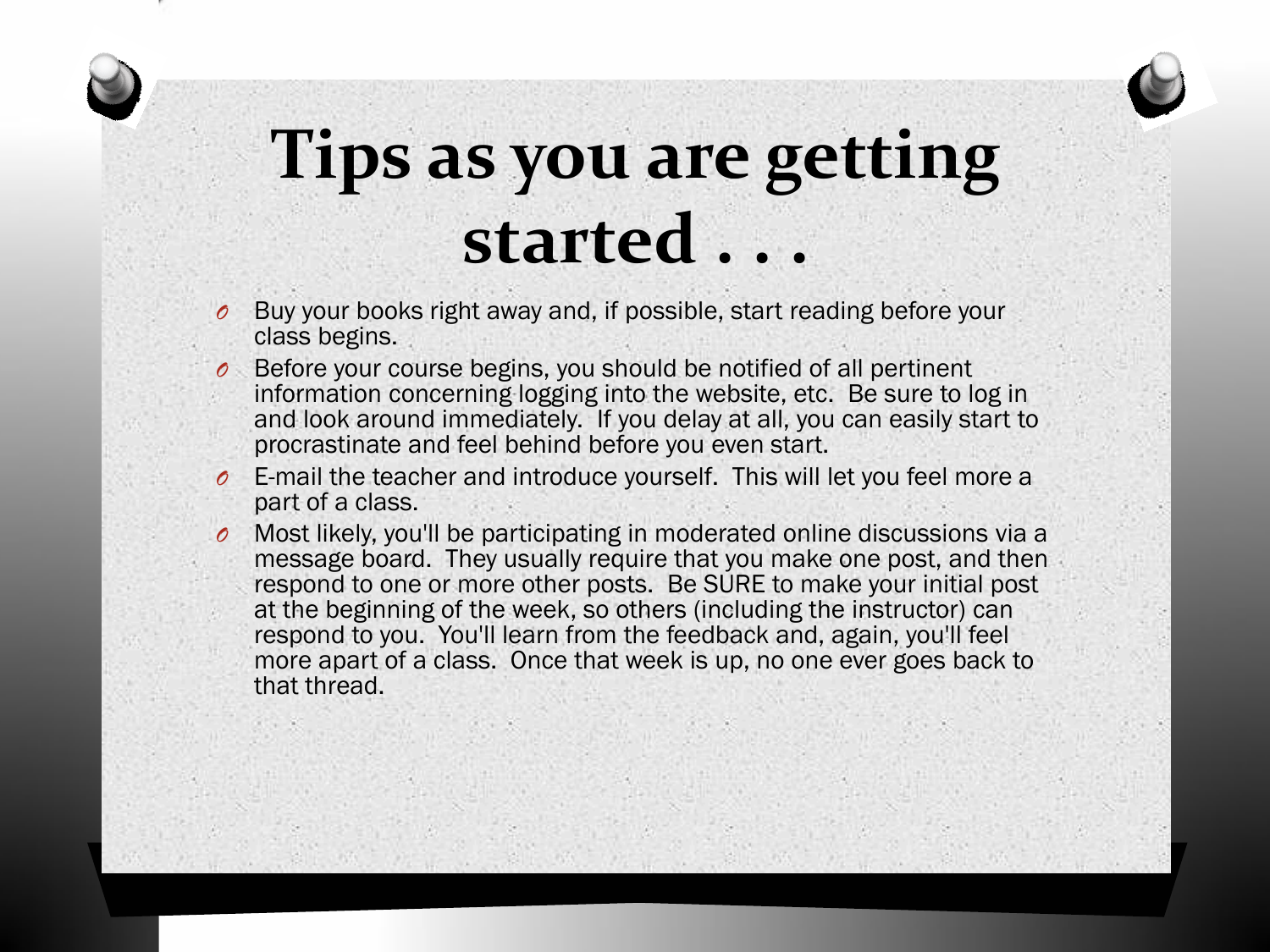## **Tips as you are getting started . . .**

- *O* Plan on spending anywhere from 8-15 hours a week on your course, depending on the program.
- *O* Apply what you are learning into your classroom right away! This way, you can discuss concerns with your instructor for feedback.
- *O* Find a quiet study area. Study in a quiet area without distractions. Turn off telephones, cell phones, pagers, and televisions (unless studying televised educational programming). If using your computer while connected online, turn off email and IM programs. If you don't have a quiet place to study at home, consider a public library.
- *O* Do not fall into the pit of procrastination. Even students with the best intentions may lose inspiration and motivation at some time during the semester.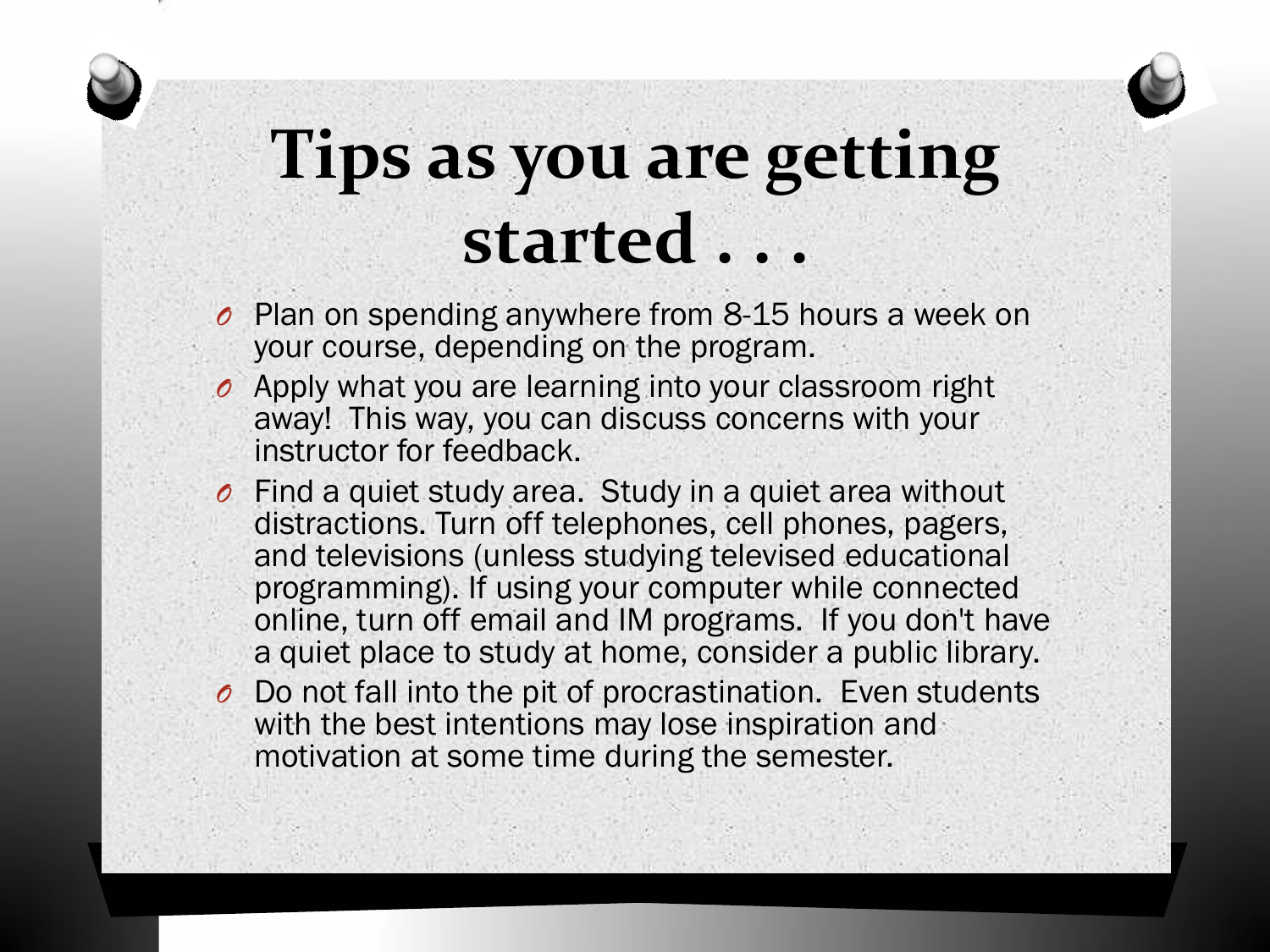### **Now that you have begun your class . . .**

Remember that reading is key. You won't have all those non-verbal cues that you get in the physical classroom and neither will your instructor. Also, your instructor's role will be less like the distributor of information, and much more like a guide or resource for you in exploring an area of knowledge. Almost all your information will come in the form of words. The teaching style used in online courses may be different from the traditional college model. Taking a class online means you won't be sitting quietly in the classroom; participation is even more essential.

Effective communication is critical to success. Communication is even more important in the online environment because your instructor can't see your frown, or hear the question in your voice. Here, you'll be responsible for initiating more contact, for being persistent and vocal when you don't understand something. Your instructor wants to help – be sure to contact your instructor with any questions. Express your confusion, your concern, and be direct!

Participate. In the online environment, it's not enough to show up, you are responsible for your learning. The student must discover the information by doing his/her own research. Your comments and participation in chats (online discussions) are needed to feel your presence and add to the information, the shared learning, and the sense of community in each class.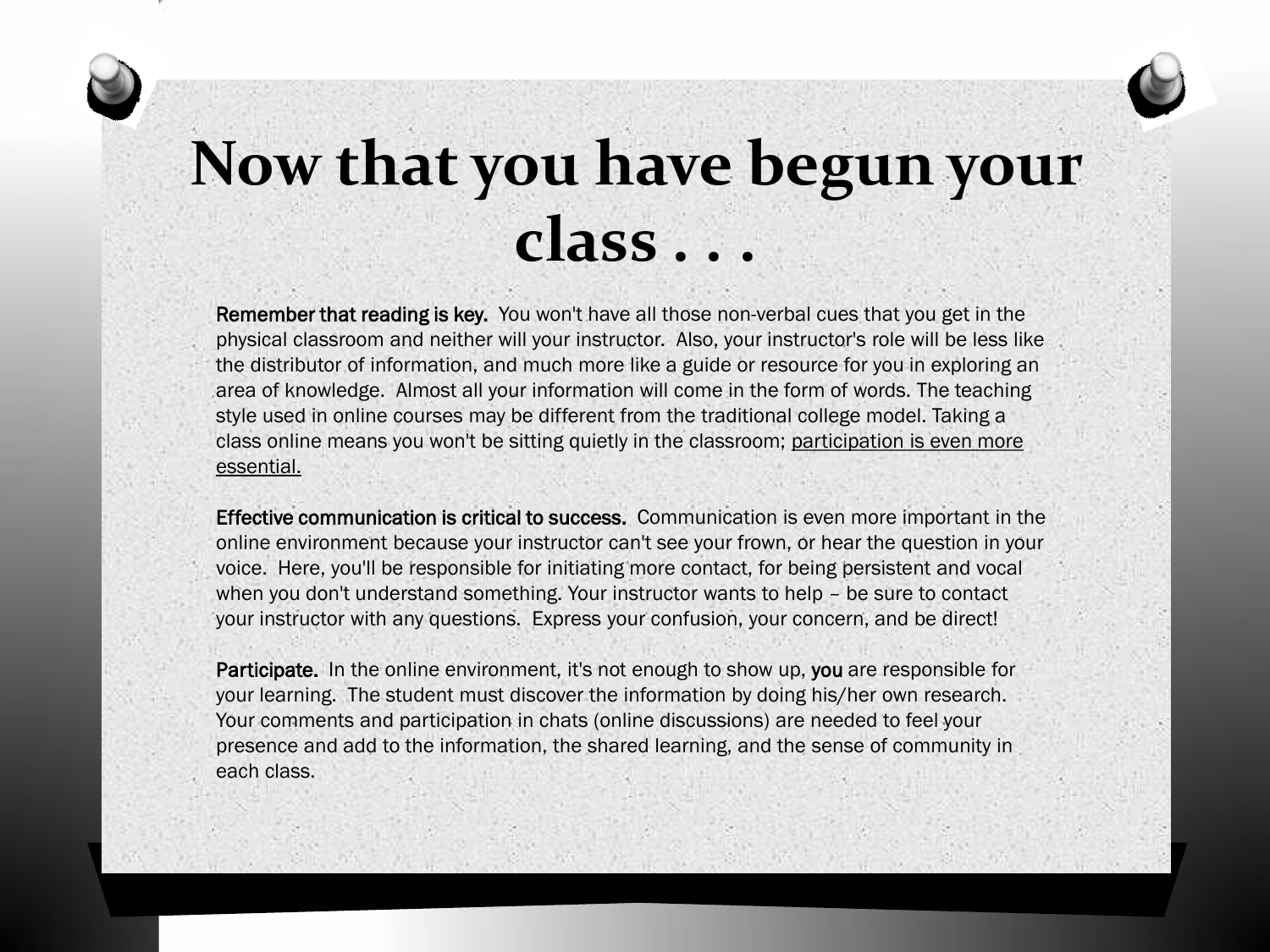### **Now that you have begun your class . . .**

- *O* Be persistent. If you run into any difficulties, don't wait! Contact the instructor immediately. Most problems are easily solved, but you need to voice your concerns when you need help.
- Ask questions. For many, taking online courses is a new frontier. There are no dumb questions, and even if you think your solution is obvious, please share it! Someone in the class will appreciate it.
- *O* Think before you push the Send button. Did you say just what you meant? How will the person on the other end read the words? While you can't anticipate all reactions, do read over what you've written before you send it.
- *O* Be patient. As much as your instructor will try to be prompt in answering questions, please do not expect instantaneous responses to your queries.
- *O* Plagiarism, cheating and other violations of unethical student behavior are serious actions in a learning community.
- *O* If distance learning feels too distant, the best medicine is to go online and see if other classmates are online at that time. Many courses have chat rooms where you can chat with others who are online at the same time. Many courses will form groups for projects, however, if this is not the case, try to make a friend in the class.